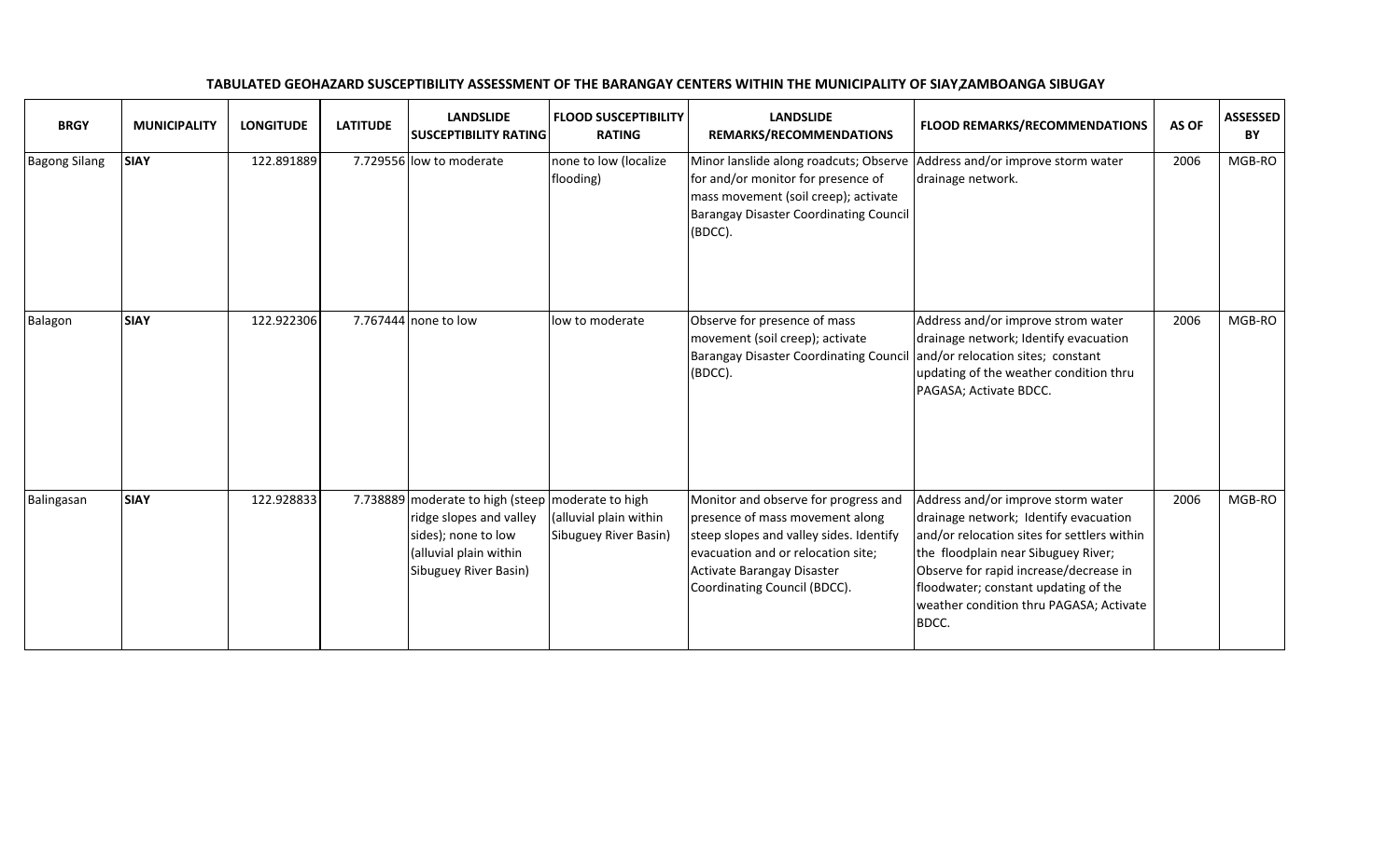| Balucanan           | <b>SIAY</b> | 122.865361 | 7.706889 low                                                                                                         | none to low (localize<br>flooding)                  | Observe for presence of mass<br>movement (soil creep); activate<br><b>Barangay Disaster Coordinating Council</b><br>(BDCC).                        | Address and/or improve storm water<br>drainage network.                                                                                                                                                                                                                                                 | 2006 | MGB-RO |
|---------------------|-------------|------------|----------------------------------------------------------------------------------------------------------------------|-----------------------------------------------------|----------------------------------------------------------------------------------------------------------------------------------------------------|---------------------------------------------------------------------------------------------------------------------------------------------------------------------------------------------------------------------------------------------------------------------------------------------------------|------|--------|
| Bataan<br>(Dacanay) | <b>SIAY</b> | 122.880778 | 7.706806 none to low                                                                                                 | moderate to high<br>(floodplain; alluvial<br>plain) | Observe for presence of mass<br>movement (soil creep); activate<br><b>Barangay Disaster Coordinating Council</b><br>(BDCC).                        | Address and/or improve storm water<br>drainage network; Identify evacuation<br>and/or relocation sites for settlers within<br>the floodplain near Sibuguey River;<br>Observe for rapid increase/decrease in<br>floodwater; constant updating of the<br>weather condition thru PAGASA; Activate<br>BDCC. | 2006 | MGB-RO |
| Batu                | <b>SIAY</b> | 122.830194 | 7.742250 none to low (brgy.<br>center); high (riverbank)                                                             | moderate to high                                    | Observe for presence of mass<br>movement (soil creep); Address<br>riverbank scouring; Activate Barangay<br>Disaster Coordinating Council (BDCC).   | Address and/or improve storm water<br>drainage network; Identify evacuation<br>and/or relocation sites; Observe for rapid<br>increase/decrease in floodwater; constant<br>updating of the weather condition thru<br>PAGASA; Activate BDCC.                                                              | 2006 | MGB-RO |
| Buyogan             | <b>SIAY</b> | 122.945417 | 7.772639 moderate to high (steep low to moderate<br>slopes); none (alluvial<br>plain within Sibuguey<br>River Basin) |                                                     | Observe and/or monitor for presence<br>of mass movement (soil creep; tension<br>cracks); Activate Barangay Disaster<br>Coordinating Council (BDCC) | Address and/or improve strom water<br>drainage network; Identify evacuation<br>and/or relocation sites; constant<br>updating of the weather condition thru<br>PAGASA; Activate BDCC.                                                                                                                    | 2006 | MGB-RO |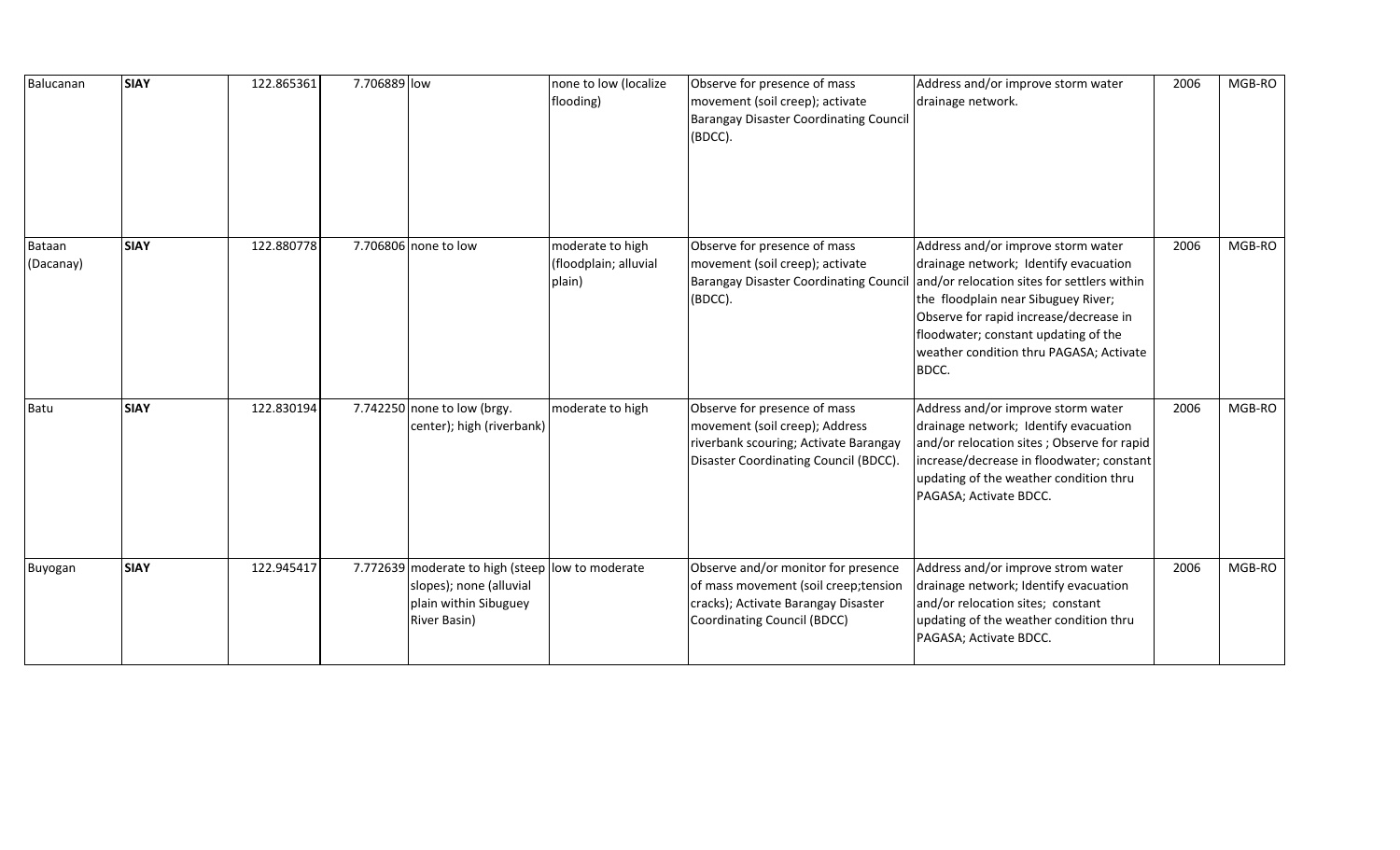| Camanga      | <b>SIAY</b> | 122.917722 |              | 7.759361 none to low | low to moderate                                     | Observe for presence of mass<br>movement (soil creep); activate<br>Barangay Disaster Coordinating Council<br>(BDCC).        | Address and/or improve strom water<br>drainage network; Identify evacuation<br>and/or relocation sites; constant<br>updating of the weather condition thru<br>PAGASA; Activate BDCC.                                                                                                                    | 2006 | MGB-RO |
|--------------|-------------|------------|--------------|----------------------|-----------------------------------------------------|-----------------------------------------------------------------------------------------------------------------------------|---------------------------------------------------------------------------------------------------------------------------------------------------------------------------------------------------------------------------------------------------------------------------------------------------------|------|--------|
| Coloran      | <b>SIAY</b> | 122.886583 |              | 7.699583 none to low | moderate to high<br>(floodplain; alluvial<br>plain) | Observe for presence of mass<br>movement (soil creep); activate<br><b>Barangay Disaster Coordinating Council</b><br>(BDCC). | Address and/or improve storm water<br>drainage network; Identify evacuation<br>and/or relocation sites for settlers within<br>the floodplain near Sibuguey River;<br>Observe for rapid increase/decrease in<br>floodwater; constant updating of the<br>weather condition thru PAGASA; Activate<br>BDCC. | 2006 | MGB-RO |
| Kimos (Kima) | <b>SIAY</b> | 122.866889 | 7.705028 low |                      | none to low (localize<br>flooding)                  | Observe for presence of mass<br>movement (soil creep); activate<br>Barangay Disaster Coordinating Council<br>(BDCC).        | Address and/or improve storm water<br>drainage network.                                                                                                                                                                                                                                                 | 2006 | MGB-RO |
| Labasan      | <b>SIAY</b> | 122.880556 |              | 7.706667 none to low | moderate to high<br>(floodplain; alluvial<br>plain) | Observe for presence of mass<br>movement (soil creep); activate<br><b>Barangay Disaster Coordinating Council</b><br>(BDCC). | Address and/or improve storm water<br>drainage network; Identify evacuation<br>and/or relocation sites for settlers within<br>the floodplain near Sibuguey River;<br>Observe for rapid increase/decrease in<br>floodwater; constant updating of the<br>weather condition thru PAGASA; Activate<br>BDCC. | 2006 | MGB-RO |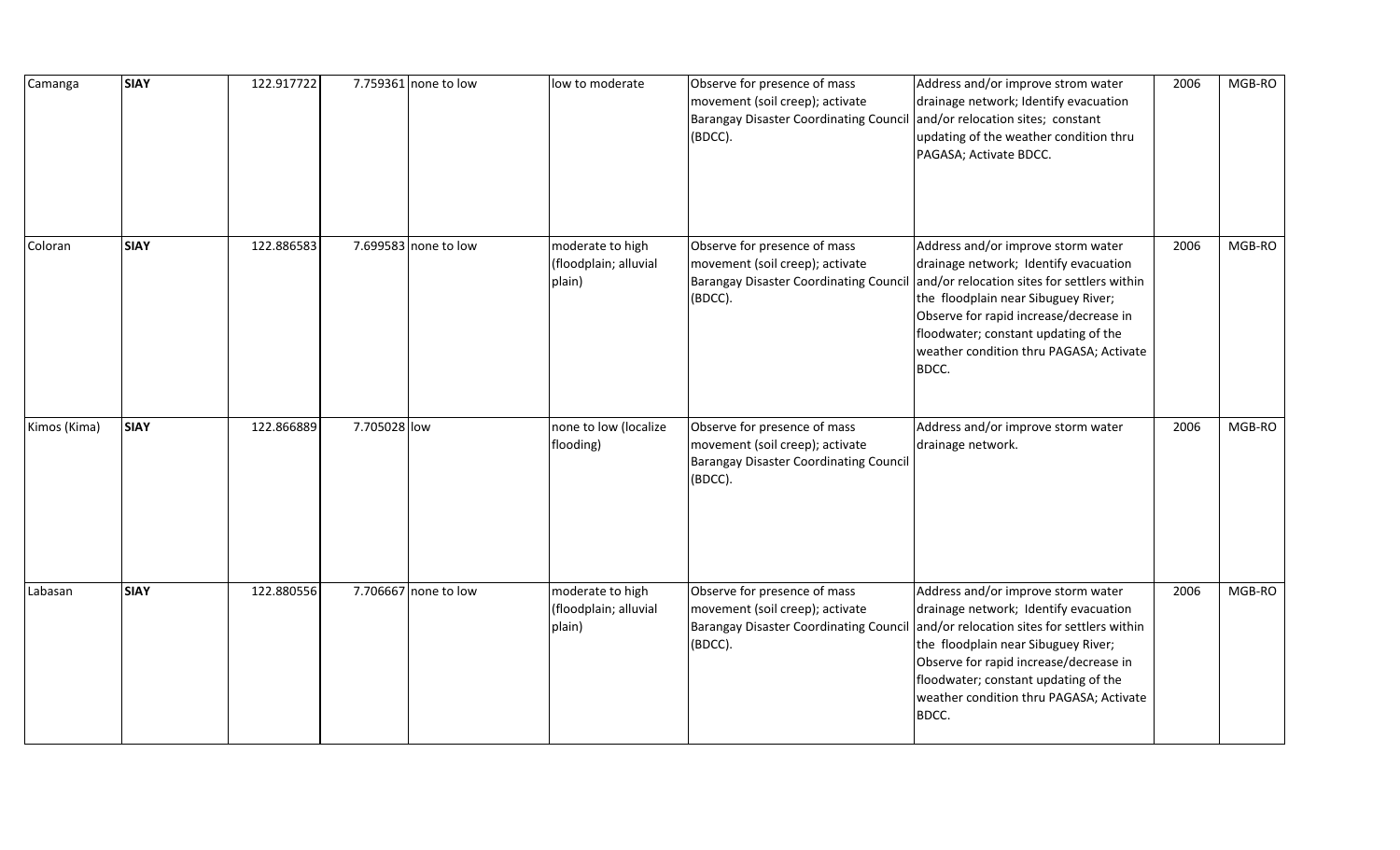| Lagting   | <b>SIAY</b> | 122.877556 | 7.659667 none (floodplain); high<br>(riverbank)                                     | seasonally high                                                               | Address riverbank scouring; Activate<br><b>Barangay Disaster Coordinating Council</b><br>(BDCC).                                                                                                                                                                                                                | Address and/or improve storm water<br>drainage network; Identify evacuation<br>and/or relocation sites; Observe for rapid<br>increase/decrease in floodwater; constant<br>updating of the weather condition thru<br>PAGASA; Activate BDCC. | 2006 | MGB-RO |
|-----------|-------------|------------|-------------------------------------------------------------------------------------|-------------------------------------------------------------------------------|-----------------------------------------------------------------------------------------------------------------------------------------------------------------------------------------------------------------------------------------------------------------------------------------------------------------|--------------------------------------------------------------------------------------------------------------------------------------------------------------------------------------------------------------------------------------------|------|--------|
| Laih      | <b>SIAY</b> | 122.828222 | 7.736667 none to low                                                                | seasonally low to<br>moderate                                                 | Observe for presence of mass<br>movement (soil creep); activate<br><b>Barangay Disaster Coordinating Council</b><br>(BDCC).                                                                                                                                                                                     | Address and/or improve storm water<br>drainage network; Identify evacuation<br>and/or relocation sites; constant<br>updating of the weather condition thru<br>PAGASA; Activate BDCC.                                                       | 2006 | MGB-RO |
| Logpond   | <b>SIAY</b> | 122.859306 | 7.708639 low                                                                        | none to low (localize<br>flooding)                                            | Observe for presence of mass<br>movement (soil creep); activate<br><b>Barangay Disaster Coordinating Council</b><br>(BDCC).                                                                                                                                                                                     | Address and/or improve storm water<br>drainage network.                                                                                                                                                                                    | 2006 | MGB-RO |
| Magsaysay | <b>SIAY</b> | 122.874194 | 7.781778 Low (brgy. center);<br>moderate to high<br>(steep slopes; valley<br>sides) | none to low (localize<br>flooding); moderate<br>(flashflood within<br>creeks) | Monitor and observe for progress and<br>presence of mass movement along<br>steep slopes and valley sides. Observe<br>for displace ground surfaces or seeps in<br>areas that are not typically wet;<br>Identify evacuation and or relocation<br>site; Activate Barangay Disaster<br>Coordinating Council (BDCC). | Address and/or improve strom water<br>drainage network; Observe for increase in<br>floodwater.                                                                                                                                             | 2006 | MGB-RO |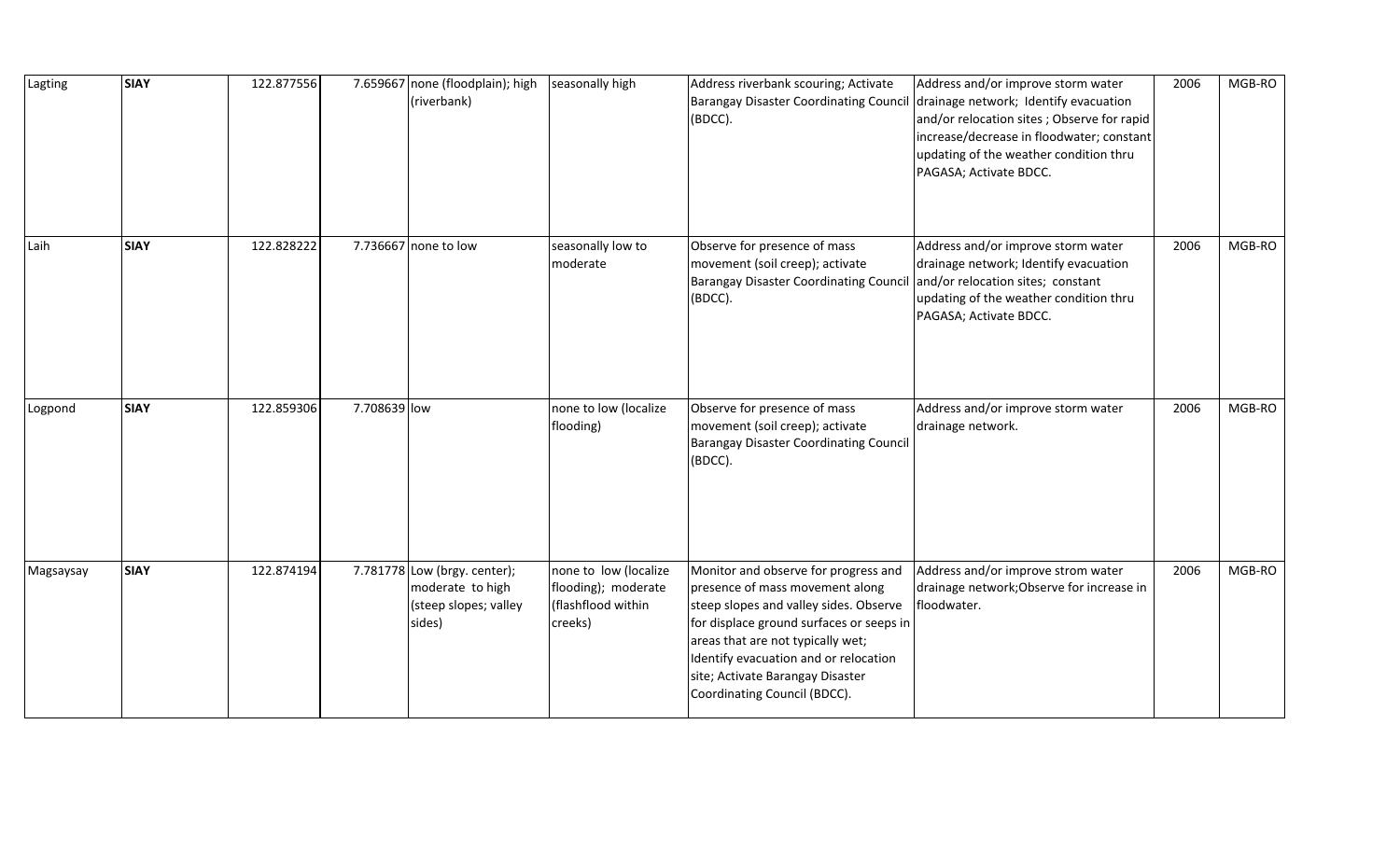| Mahayahay | <b>SIAY</b> | 122.893750 | 7.726861 low to moderate                                                                                                                                 | none to low                                     | Observe and/or monitor for presence<br>of mass movement (soil creep; tension<br>cracks); Activate Barangay Disaster<br>Coordinating Council (BDCC)                                                                     | Address and/or improve storm water<br>drainage network.                                                                                                                                                                                                                                                 | 2006 | MGB-RO |
|-----------|-------------|------------|----------------------------------------------------------------------------------------------------------------------------------------------------------|-------------------------------------------------|------------------------------------------------------------------------------------------------------------------------------------------------------------------------------------------------------------------------|---------------------------------------------------------------------------------------------------------------------------------------------------------------------------------------------------------------------------------------------------------------------------------------------------------|------|--------|
| Maligaya  | <b>SIAY</b> | 122.828472 | 7.754806 none to low (brgy<br>center); high (riverbank<br>scouring)                                                                                      | moderate (flashflood<br>within creek/river)     | Observe for presence of mass<br>movement (soil creep); Address<br>riverbank scouring; activate Barangay<br>Disaster Coordinating Council (BDCC).                                                                       | Address and/or improve storm water<br>drainage network; Observe for increase in<br>floodwater level.                                                                                                                                                                                                    | 2006 | MGB-RO |
| Maniha    | <b>SIAY</b> | 122.923194 | 7.748972 none to low                                                                                                                                     | low to moderate                                 | Observe for presence of mass<br>movement (soil creep); activate<br><b>Barangay Disaster Coordinating Council</b><br>(BDCC).                                                                                            | Address and/or improve storm water<br>drainage network; Identify evacuation<br>and/or relocation sites; constant<br>updating of the weather condition thru<br>PAGASA; Activate BDCC.                                                                                                                    | 2006 | MGB-RO |
| Minsulao  | <b>SIAY</b> | 122.948556 | 7.733167 moderate to high (steep   moderate to high<br>ridge slopes and valley<br>sides); none to low<br>(alluvial plain within<br>Sibuguey River Basin) | (alluvial plain within<br>Sibuguey River Basin) | Monitor and observe for progress and<br>presence of mass movement along<br>steep slopes and valley sides. Identify<br>evacuation and or relocation site;<br>Activate Barangay Disaster<br>Coordinating Council (BDCC). | Address and/or improve storm water<br>drainage network; Identify evacuation<br>and/or relocation sites for settlers within<br>the floodplain near Sibuguey River;<br>Observe for rapid increase/decrease in<br>floodwater; constant updating of the<br>weather condition thru PAGASA; Activate<br>BDCC. | 2006 | MGB-RO |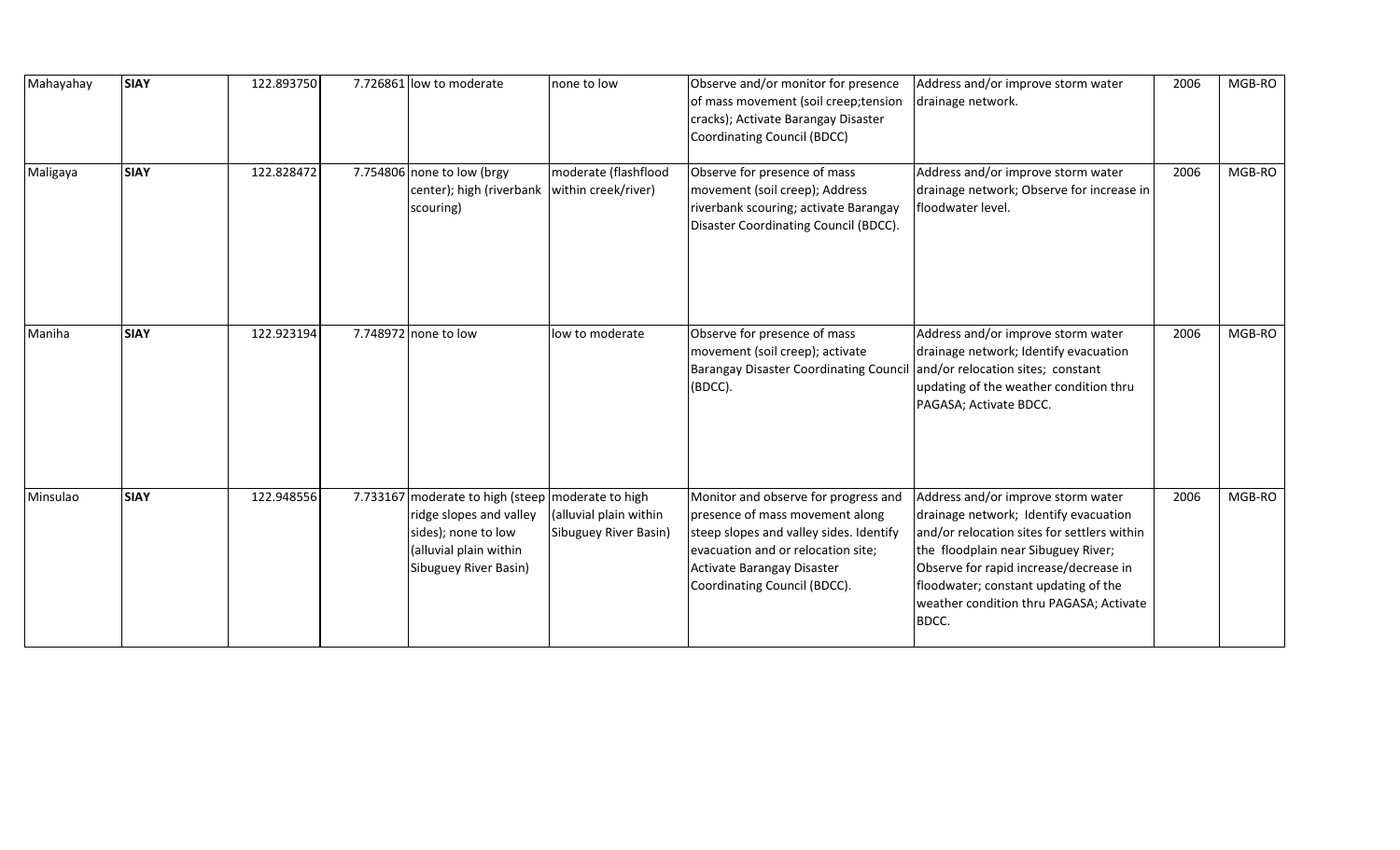| Mirangan           | <b>SIAY</b> | 122.879556 |              | 7.681917 none to low                                                                                                                                        | seasonally low to<br>moderate                | Observe for presence of mass<br>movement (soil creep); activate<br><b>Barangay Disaster Coordinating Counci</b><br>(BDCC).                                                                                                                                                                                      | Address and/or improve storm water<br>drainage network; Identify evacuation<br>and/or relocation sites for settlers within<br>the marshland; Observe for rapid<br>increase/decrease in floodwater; constant<br>updating of the weather condition thru<br>PAGASA; Activate BDCC.                         | 2006 | MGB-RO |
|--------------------|-------------|------------|--------------|-------------------------------------------------------------------------------------------------------------------------------------------------------------|----------------------------------------------|-----------------------------------------------------------------------------------------------------------------------------------------------------------------------------------------------------------------------------------------------------------------------------------------------------------------|---------------------------------------------------------------------------------------------------------------------------------------------------------------------------------------------------------------------------------------------------------------------------------------------------------|------|--------|
| Monching           | <b>SIAY</b> | 122.833194 |              | 7.738639 none to low; moderate<br>(roadcuts)                                                                                                                | moderate to high<br>(floodplain)             | Observe for and/or monitor for<br>presence of mass movement (soil<br>creep); Activate Barangay Disaster<br>Coordinating Council (BDCC).                                                                                                                                                                         | Address and/or improve storm water<br>drainage network; Identify evacuation<br>and/or relocation sites; Observe for rapid<br>increase/decrease in floodwater; constant<br>updating of the weather condition thru<br>PAGASA; Activate BDCC.                                                              | 2006 | MGB-RO |
| Paruk              | <b>SIAY</b> | 122.940167 |              | 7.702250 moderate to high (steep none to low (alluvial<br>ridge slopes and valley<br>sides); none to low<br>(alluvial plain within<br>Sibuguey River Basin) | plain within Sibuguey<br><b>River Basin)</b> | Monitor and observe for progress and<br>presence of mass movement along<br>steep slopes and valley sides. Observe<br>for displace ground surfaces or seeps in<br>areas that are not typically wet;<br>Identify evacuation and or relocation<br>site; Activate Barangay Disaster<br>Coordinating Council (BDCC). | Address and/or improve storm water<br>drainage network; Identify evacuation<br>and/or relocation sites for settlers within<br>the floodplain near Sibuguey River;<br>Observe for rapid increase/decrease in<br>floodwater; constant updating of the<br>weather condition thru PAGASA; Activate<br>BDCC. | 2006 | MGB-RO |
| Poblacion          | <b>SIAY</b> | 122.863611 | 7.706167 low |                                                                                                                                                             | none to low (localize<br>flooding)           | Observe for presence of mass<br>movement (soil creep); activate<br><b>Barangay Disaster Coordinating Council</b><br>(BDCC).                                                                                                                                                                                     | Address and/or improve storm water<br>drainage network.                                                                                                                                                                                                                                                 | 2006 | MGB-RO |
| Princesa<br>Sumama | <b>SIAY</b> | 122.876944 |              | 7.748472 Low (brgy. center);<br>moderate to high<br>(steep slopes; valley<br>sides)                                                                         | none                                         | Monitor and observe for progress and<br>presence of mass movement along<br>steep slopes and valley sides. Observe<br>for displace ground surfaces or seeps in<br>areas that are not typically wet;<br>Identify evacuation and or relocation<br>site; Activate Barangay Disaster<br>Coordinating Council (BDCC). |                                                                                                                                                                                                                                                                                                         | 2006 | MGB-RO |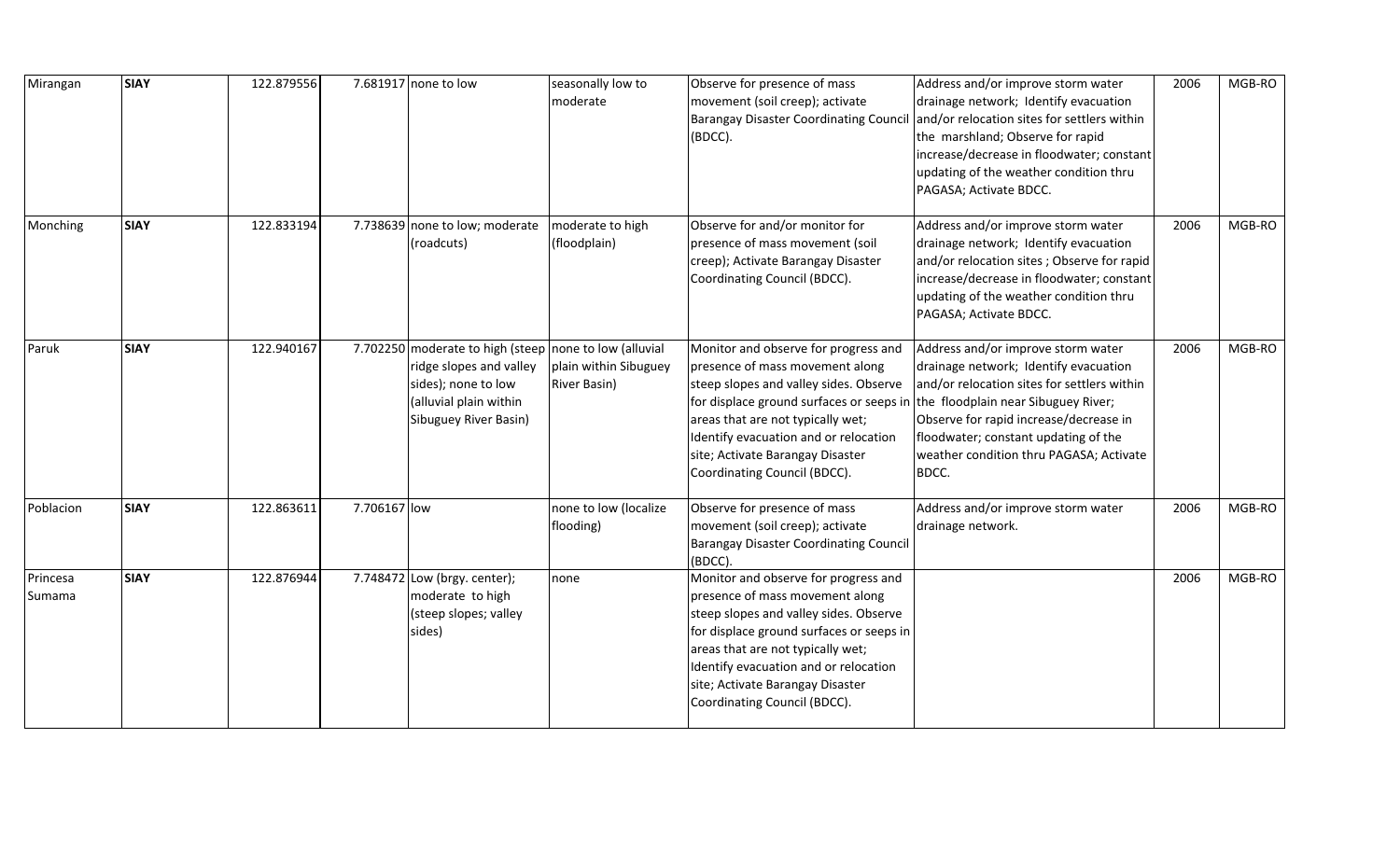| Salinding  | <b>SIAY</b> | 122.852944 | 7.679000 none |                                                                                                        | moderate to high                                |                                                                                                                                                                                                                                                                                                                       | Address and/or improve storm water<br>drainage network; Identify evacuation<br>and/or relocation sites for settlers within<br>the floodplain near Sibuguey River;<br>Observe for rapid increase/decrease in<br>floodwater; constant updating of the<br>weather condition thru PAGASA; Activate<br>BDCC. | 2006 | MGB-RO |
|------------|-------------|------------|---------------|--------------------------------------------------------------------------------------------------------|-------------------------------------------------|-----------------------------------------------------------------------------------------------------------------------------------------------------------------------------------------------------------------------------------------------------------------------------------------------------------------------|---------------------------------------------------------------------------------------------------------------------------------------------------------------------------------------------------------------------------------------------------------------------------------------------------------|------|--------|
| San Isidro | <b>SIAY</b> | 122.850806 |               | 7.758306 moderate to high (steep none (brgy. center);<br>ridge slopes and valley<br>sides; road cuts); | seasonally moderate<br>(flashflood along creek) | Monitor and observe for progress and<br>presence of mass movement along<br>steep slopes and valley sides. Observe<br>for displace ground surfaces or seeps in BDCC.<br>areas that are not typically wet;<br>Identify evacuation and or relocation<br>site; Activate Barangay Disaster<br>Coordinating Council (BDCC). | Observe for rapid increase/decrease in<br>floodwater; constant updating of the<br>weather condition thru PAGASA; Activate                                                                                                                                                                               | 2006 | MGB-RO |
| Sibuguey   | <b>SIAY</b> | 122.877806 |               | 7.660361 none (floodplain) high<br>(riverbank of Sibuguey<br>River)                                    | high                                            | Address riverbank scouring; Activate<br><b>Barangay Disaster Coordinating Council</b><br>(BDCC).                                                                                                                                                                                                                      | Address and/or improve storm water<br>drainage network; Identify evacuation<br>and/or relocation sites for settlers within<br>the floodplain near Sibuguey River;<br>Observe for rapid increase/decrease in<br>floodwater; constant updating of the<br>weather condition thru PAGASA; Activate<br>BDCC. | 2006 | MGB-RO |
| Siloh      | <b>SIAY</b> | 122.857111 |               | 7.729750 none to low                                                                                   | low to moderate                                 | Observe for presence of mass<br>movement (soil creep); activate<br><b>Barangay Disaster Coordinating Counci</b><br>(BDCC).                                                                                                                                                                                            | Address and/or improve storm water<br>drainage network; Identify evacuation<br>and/or relocation sites; constant<br>updating of the weather condition thru<br>PAGASA; Activate BDCC.                                                                                                                    | 2006 | MGB-RO |